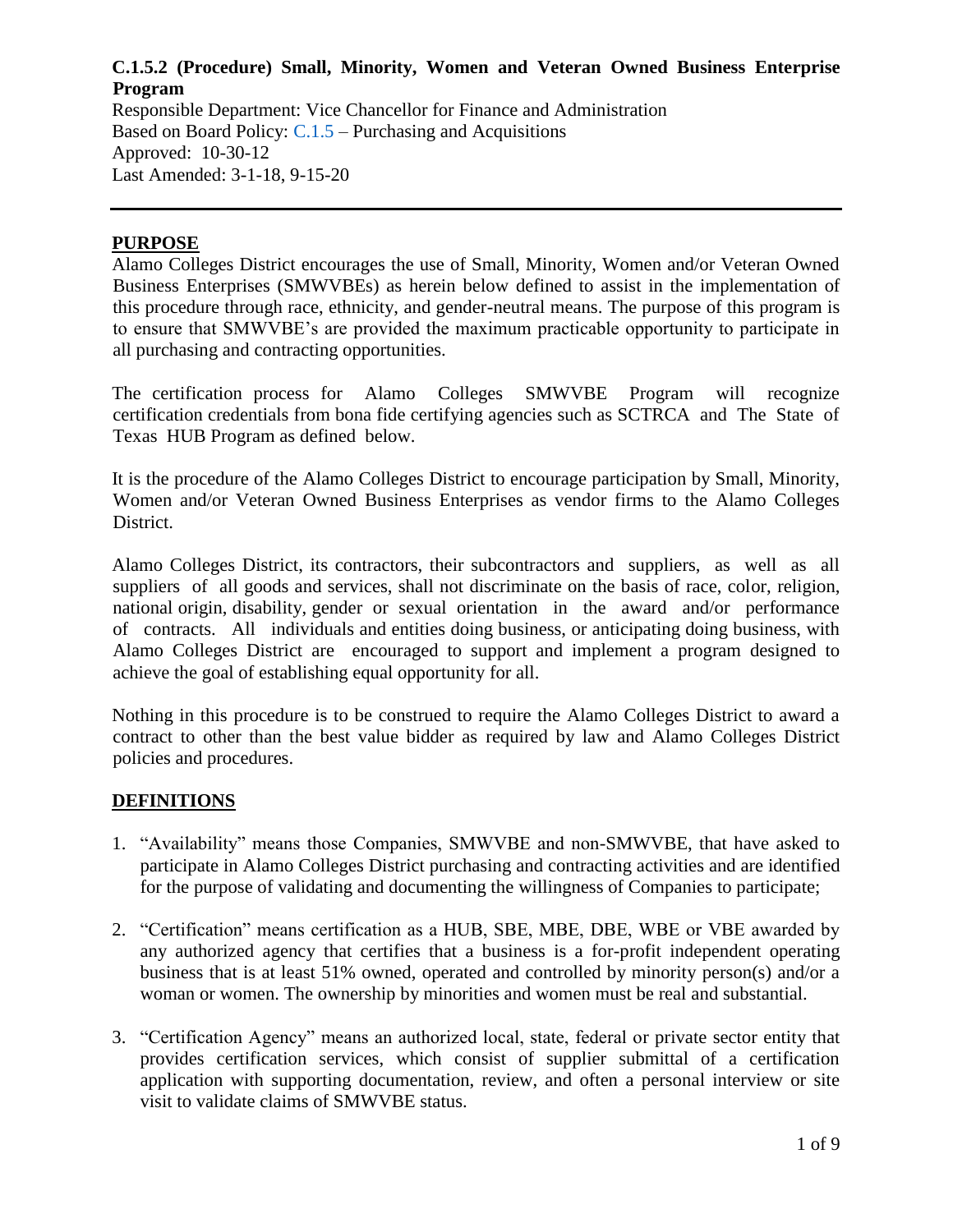Responsible Department: Vice Chancellor for Finance and Administration Based on Board Policy: [C.1.5](https://www.alamo.edu/siteassets/district/about-us/leadership/board-of-trustees/policies-pdfs/section-c/c.1.5-policy.pdf) – Purchasing and Acquisitions Approved: 10-30-12 Last Amended: 3-1-18, 9-15-20

- 4. "Contractor" or "Supplier" or "Company" means any person or legal entity that submits a bid or proposal to provide labor, goods or services to the Alamo Colleges District by contract for profit; and any person or legal entity that supplies or provides labor, goods or services to the Alamo Colleges District by contract for profit.
- 5. "Expertise" means demonstrable skills or knowledge of the field of endeavor in which certification is sought, including licensure where required. "
- 6. "HUB Program" means the State of Texas HUB Program of the Texas Procurement and Support Services (TPASS) division of the Texas Comptroller of Public Accounts. TPASS certifies HUB-eligible applicant suppliers and maintains a list of HUB-certified suppliers for Texas state agencies and governmental entities.
- 7. "Joint Venture" means a legal entity in the nature of a partnership or association engaged in the joint prosecution of a particular transaction for mutual benefit. In cases of joint ventures between local and out- of-town business enterprises or a non-MWBE and MWBE business enterprise, if 51% or more of the contract amount of the work is performed by the local MWBE business enterprise and 51% or more of the compensation is paid to the local MWBE, then 100% of that contract amount will be applied towards the MWBE goal. If less than 51% of the work is performed by the local business enterprise or an MWBE, then only that portion of the contract amount will apply towards the MWBE goal.
- 8. "Minority and Women Owned Business Enterprise" or "MWBE" means a sole proprietorship, partnership, joint venture or other legal entity owned, operated, and controlled by one or more minority group member(s) or women that have at least 51% ownership. The minority group member(s) or women must have operational and managerial control, interest in capital, and earnings commensurate with the percentage of ownership.
- 9. "Minority Group Member" means those persons, citizens of the United States and lawfully admitted resident aliens, who are defined as Black, African American, Hispanic, Mexican American, Asian American, Asian Pacific American, Asian Indian American or Native American.
- 10. "Prime Contractor" means a supplier or contractor awarded a contract or purchase order.
- 11. "Professional Service Equivalent" means a procurement of professional services where the responsible account principal and/or the professional performing the services are a woman and/or a Minority Group Member.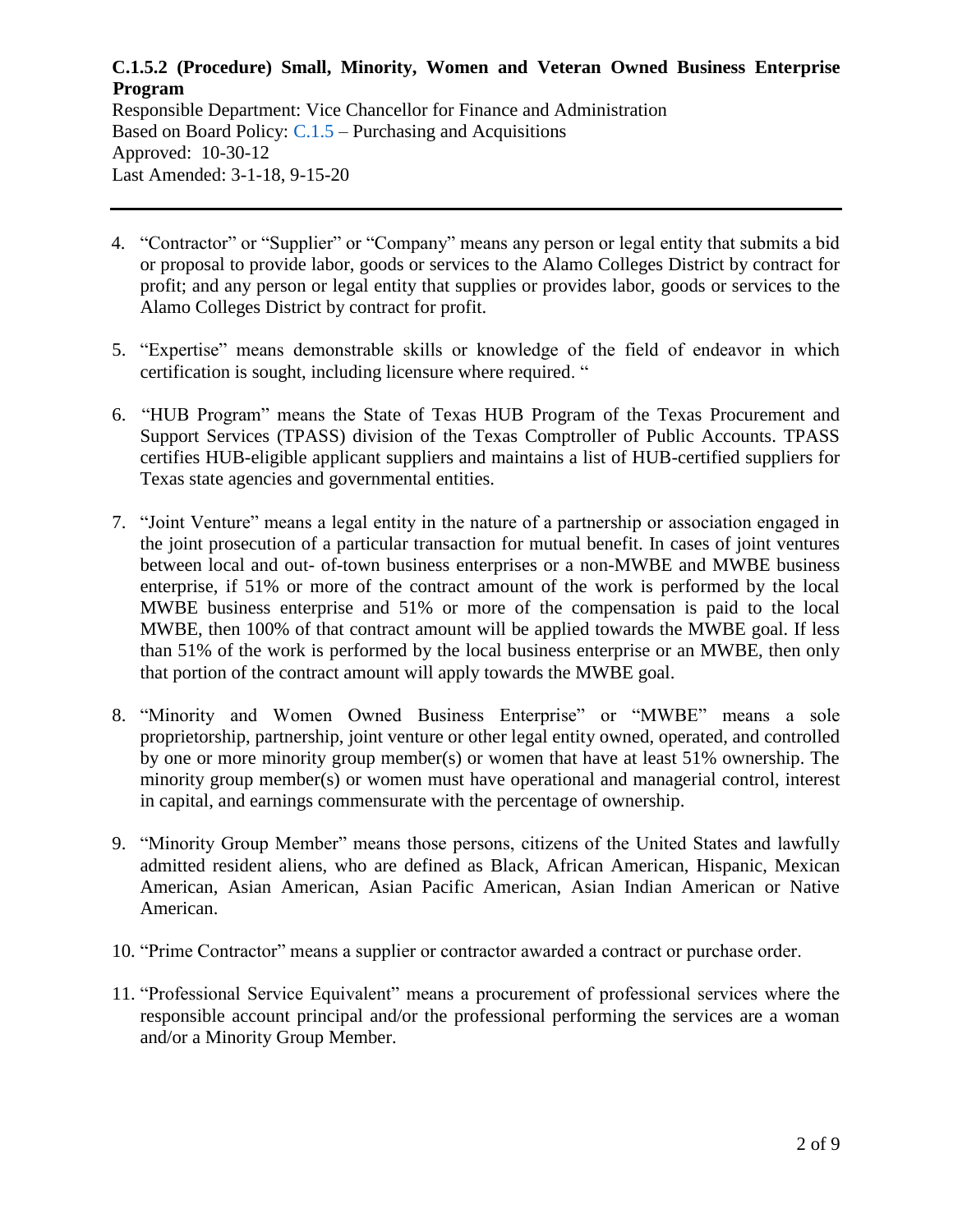Responsible Department: Vice Chancellor for Finance and Administration Based on Board Policy: [C.1.5](https://www.alamo.edu/siteassets/district/about-us/leadership/board-of-trustees/policies-pdfs/section-c/c.1.5-policy.pdf) – Purchasing and Acquisitions Approved: 10-30-12 Last Amended: 3-1-18, 9-15-20

- 12. "Responsible" means a supplier can demonstrate the capacity and willingness to perform the bid or proposal (i.e., proper equipment, manpower, financial resources, technical expertise, etc.).
- 13. "Responsive" means the supplier's bid or proposal meets the specifications and requirements set forth in the Alamo Colleges District request or solicitation.
- 14. "Small Business Enterprise" or "SBE" means a business owner meeting all criteria outlined in the U.S. Department of Transportation (DOT) guidelines in 49 CFR Part 26, including the CFR Small Business Administration size standards.
- 15. "Veteran Business Enterprise" or "Veteran" means a business structure that is at least 51% owned and controlled by an individual who served in the United States Armed Forces, and who was discharged or released under conditions other than dishonorable.
- 16. "Minority, and/or Women Owned Business Enterprise" ("MWBE") means a business which is a business entity, sole proprietorship, partnership or joint venture in which at least 51 percent is owned, operated, and controlled by a person or persons who are socially disadvantaged because of their identification as members of certain groups who historically have suffered the effects of discriminatory practices. MWBE groups include:

Black Americans - which includes persons having origins in any of the Black racial groups of Africa; Hispanic Americans - which includes persons of Mexican, Puerto Rican, Cuban, Central or South American, or other non-Iberian Spanish or Portuguese culture or origin, regardless of race; Asian Pacific Americans - which includes persons whose origins are from Japan, China, Taiwan, Korea, Vietnam, Laos, Cambodia, the Philippines, Samoa, Guam, the U.S. Trust Territories of the Pacific and the Northern Marianas; Native American - which includes persons who are American Indians, Eskimos, Aleuts, or Native Hawaiians; and Women.

- 17. "South Central Texas Regional Certification Agency (SCTRCA)" means the agency contracted with Alamo Colleges District and other local public entities for certification of Minority Business Enterprises (MBEs), Small Business Enterprise (SBEs), Women-owned Business Enterprises (WBEs) and/or Veteran Business Enterprises (VBEs). The SCTRCA receives audits and certifies applications from said businesses in accordance with federal, state and local laws and regulations, as well as guidelines adopted by the SCTRCA Board of Directors, on behalf of Alamo Colleges District.
- 18. "Subcontractor" means a legal entity that takes a portion of a contract from a principal contractor or another subcontractor. In the event of a subcontractor relationship, if the SMWVBE subcontractor performs 51% or more of the contract work and 51% or more of the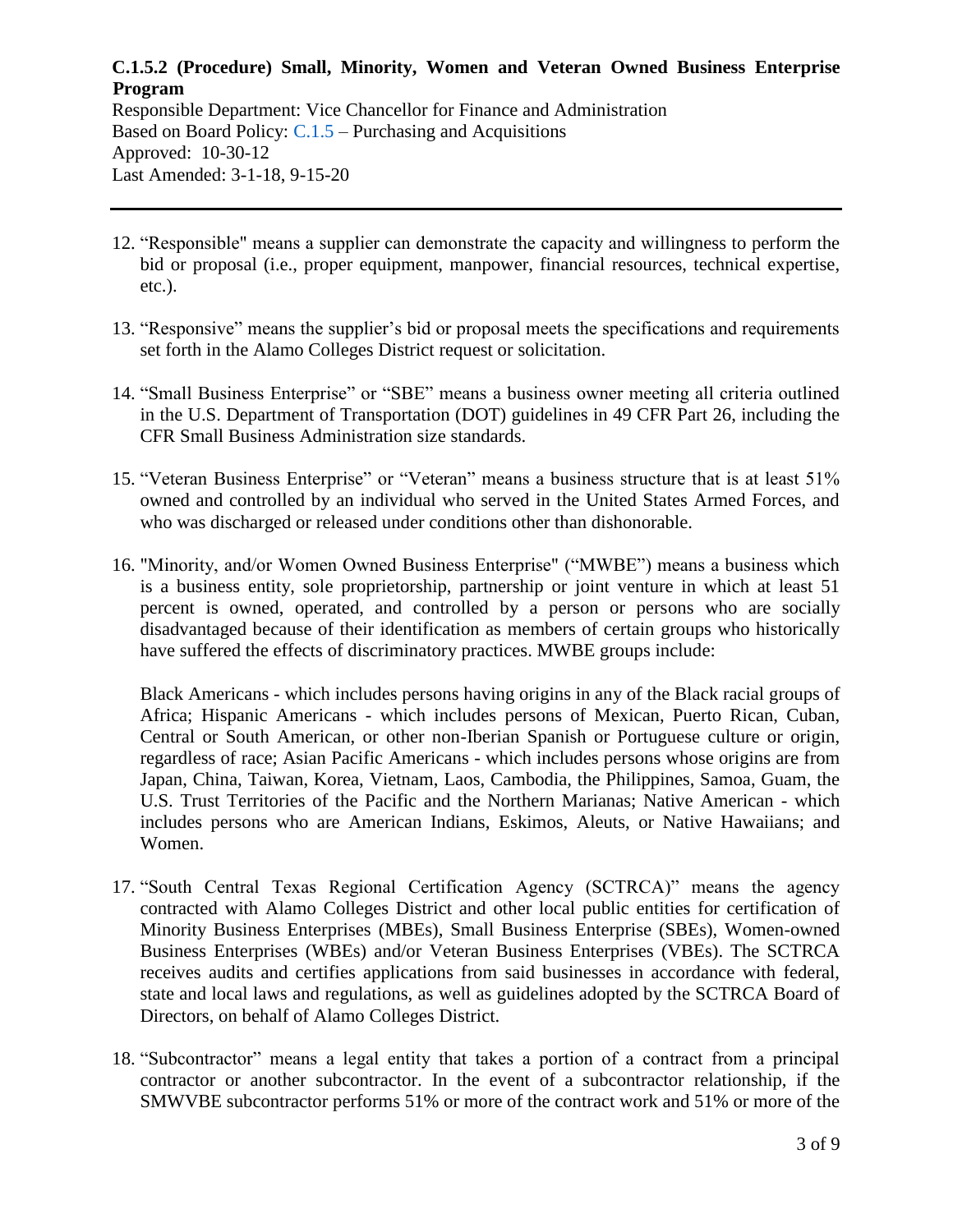Responsible Department: Vice Chancellor for Finance and Administration Based on Board Policy: [C.1.5](https://www.alamo.edu/siteassets/district/about-us/leadership/board-of-trustees/policies-pdfs/section-c/c.1.5-policy.pdf) – Purchasing and Acquisitions Approved: 10-30-12 Last Amended: 3-1-18, 9-15-20

compensation paid to the SMWVBE subcontractor, then 100% of the contract amount will apply towards the SMWVBE goal. If the SMWVBE subcontractor performs less than 51% of the work and less than 51% of the compensation is paid to the SMWVBE subcontractor, then only that contract amount will apply towards the SMWVBE goal.

# **ROLES AND RESPONSIBILITIES**

#### *ALAMO COLLEGES DISTRICT DEPARTMENT*S

When assembling information for purchases, the departments will be responsible for seeking out and using SMWVBEs as referenced in accordance with the SMWVBE Procedure and Goals, when practicable, reasonable and within sound business principles to do so, as set forth below.

- 1. Work cooperatively with the Purchasing and Contract Administration Department and SMWVBE Program Office to procure all goods and services that maximize performance and achieve Alamo Colleges District SMWVBE goals;
- 2. Identify employees with purchase requisition and PCARD duties and ensure that they obtain necessary training in appropriate SMWVBE/Purchasing procedures before purchasing approval is granted; and
- 3. Uphold the minimum SMWVBE solicitations and quote requirements during the procurement process. A minimum quote requirement of two SMWVBEs is established for purchases that are subject to the Informal Competitive Procurement Process described in Procedure C.1.5.1 Purchase Authority, and have a demonstrated availability of SMWVBEs to perform the work.

#### *PURCHASING AND CONTRACT ADMINSTRATION*

The Vice Chancellor for Finance and Administration, through Purchasing and Contract Administration, in collaborative efforts with departments, will utilize as appropriate, purchasing rules and regulations in support of the SMWVBE Procedure with good faith effort objectives and goals, by following and maintaining an effective purchasing procedures through SMWVBE Procedure, as follows.

- 1. Provide assistance to the Alamo Colleges District SMWVBE Program Office with outreach efforts to build relationships with the SMWVBE community and organizations throughout San Antonio and the State of Texas;
- 2. Seek out SMWVBEs to solicit bids and proposals in support of the Alamo Colleges District SMWVBE policies and goal;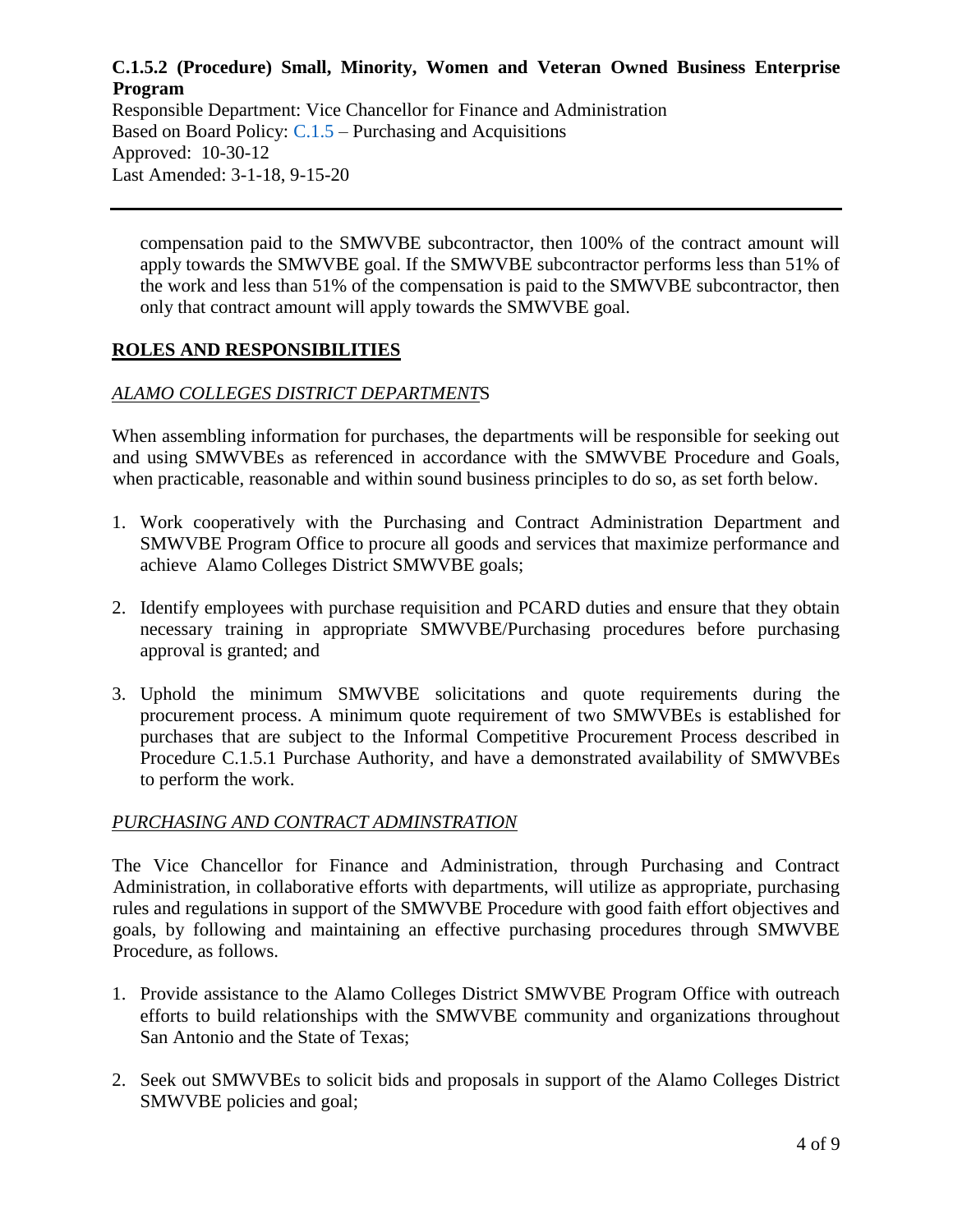Responsible Department: Vice Chancellor for Finance and Administration Based on Board Policy: [C.1.5](https://www.alamo.edu/siteassets/district/about-us/leadership/board-of-trustees/policies-pdfs/section-c/c.1.5-policy.pdf) – Purchasing and Acquisitions Approved: 10-30-12 Last Amended: 3-1-18, 9-15-20

- 3. Provide strategic purchasing advice and support to SMWVBE Office and to the SMWVBE Supplier as they develop business relationships and growth throughout Alamo Colleges District;
- 4. Work with College executives and departments to develop necessary forms, formats and procedures in compliance with Alamo Colleges District SMWVBE procedure;
- 5 Work with SMWVBEs to ensure timely delivery of all goods and services for Alamo Colleges District campuses and departments for the greatest value in compliance with Alamo Colleges District' purchasing policies and procedures; and
- 6. Help provide training to assist Alamo Colleges District' employees in compliance of the SMWVBE policies and procedures towards purchasing policies.

#### *SUPPLIER*

It is the responsibility of the supplier to ensure that all required forms to do business with Alamo Colleges District are up to date and all applicable opportunities for subcontracting follow the requirements of the SMWVBE Program to ensure the success and value of Alamo Colleges District SMWVBE effort, as follows.

- 1. Suppliers are required to complete and submit a Vendor Registration form with all supporting documents to Alamo Colleges District.
- 2. Suppliers are required to send information updates to Alamo Colleges District, to ensure all information in its Supplier database is accurate and precise; also Suppliers must submit changes in email form to document changes such as certifications, ownership changes, and information pertaining to procurement process.
- 3. In conjunction with completing the SMWVBE Subcontracting forms, each Supplier will notify SMWVBEs in writing when SMWVBE subcontracting opportunities are available, allowing sufficient time for the SMWVBEs to propose their participation in the work the supplier plans to subcontract. The notification shall include, but is not limited to, the following:
	- A. Provide information concerning the intended subcontracting work;
	- B. Provide bonding and insurance requirements that the SMWVBE Subcontractor will be required to fulfill;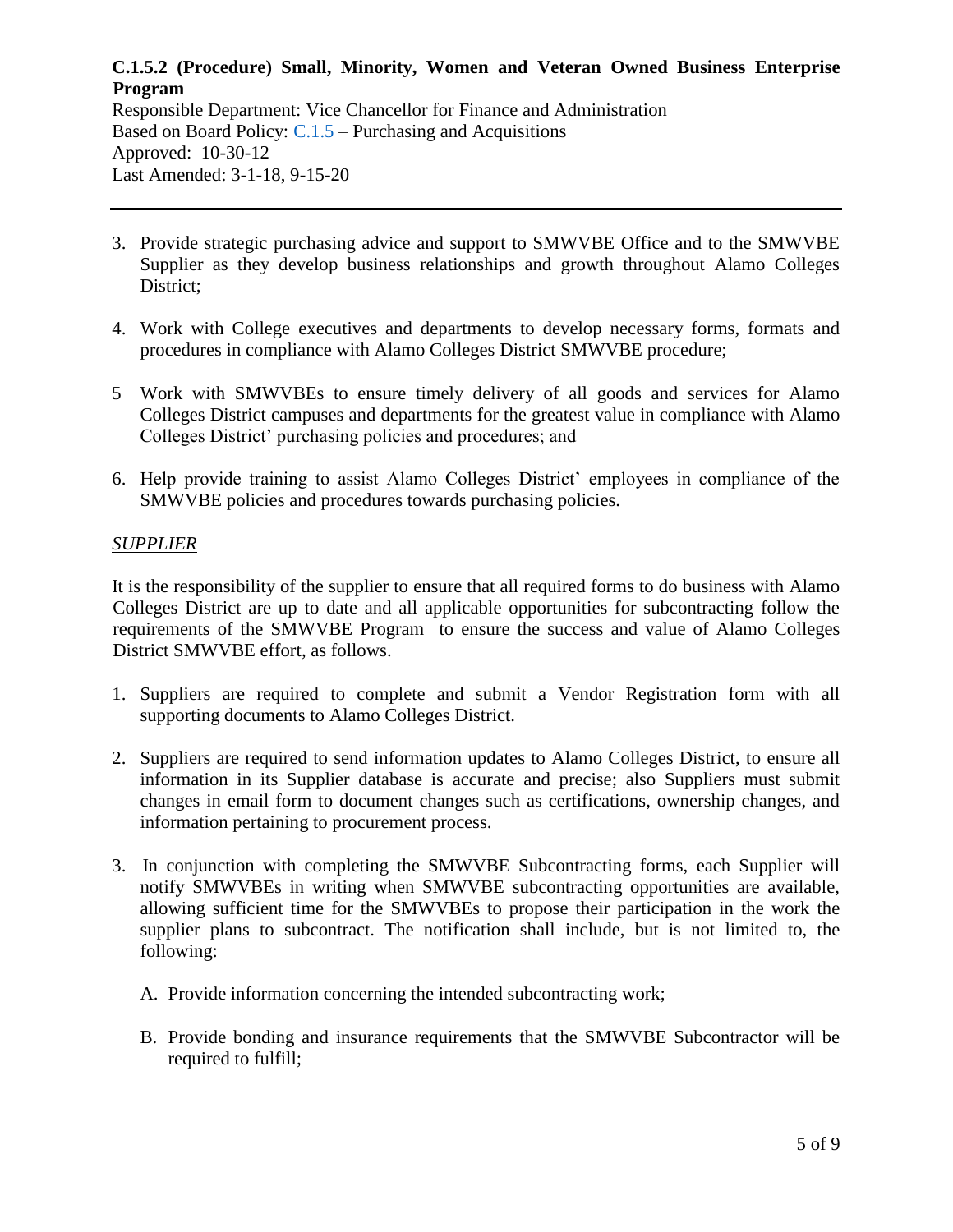Responsible Department: Vice Chancellor for Finance and Administration Based on Board Policy: [C.1.5](https://www.alamo.edu/siteassets/district/about-us/leadership/board-of-trustees/policies-pdfs/section-c/c.1.5-policy.pdf) – Purchasing and Acquisitions Approved: 10-30-12 Last Amended: 3-1-18, 9-15-20

- C. Provide a point of contact (name, title, phone number, and address, etc.) within the Supplier's organization that can answer any question a SMWVBE may have concerning the project; and
- D. Provide SMWVBEs that are genuinely interested in the project with adequate information about the project (i.e., plans & specifications, scope of work, etc.) and any other information that will prove beneficial to the SMWVBE.
- 4. Suppliers are required to provide written notice/explanation to the SMWVBE Program Office when a change is made to the SMWVBE Subcontractor Plan after the plan has been submitted. The SMWVBE Program Office will then evaluate the new plan and determine whether changes will be accepted per justification of change.
- 5. For those Suppliers that experience difficulty in locating certified SMWVBEs, a list will be provided to help in the search of SMWVBEs for subcontracting opportunities.

#### *SMWVBE OFFICE*

In order to fully implement the intent and goals of this procedure, the SMWVBE Program Office is responsible for the implementation, monitoring, and general operations of the SMWVBE procedure requirements. In addition, all Alamo Colleges District departments are required to coordinate and support the SMWVBE Program. The SMWVBE Program Office shall be responsible for the overall administration of the program for Alamo Colleges District, as follows:

- 1. Establishing procedures for the implementation of the procedure;
- 2. Developing and implementing educational programs to assist SMWVBEs to compete effectively for Alamo Colleges District contracting opportunities;
- 3 Making recommendations to Alamo Colleges District Vice Chancellor for Finance and Administration to further the objectives of this procedure;
- 4. Compiling quarterly reports reflecting program statistics and the progress in attaining Alamo Colleges District SMWVBE goals;
- 5. Reviewing, developing and providing access to a directory of certified SMWVBEs, HUBs and those in the SCTRCA and HUB program certification process;
- 6. Serving as Alamo Colleges District' board representative to the South Central Texas Regional Certification Agency;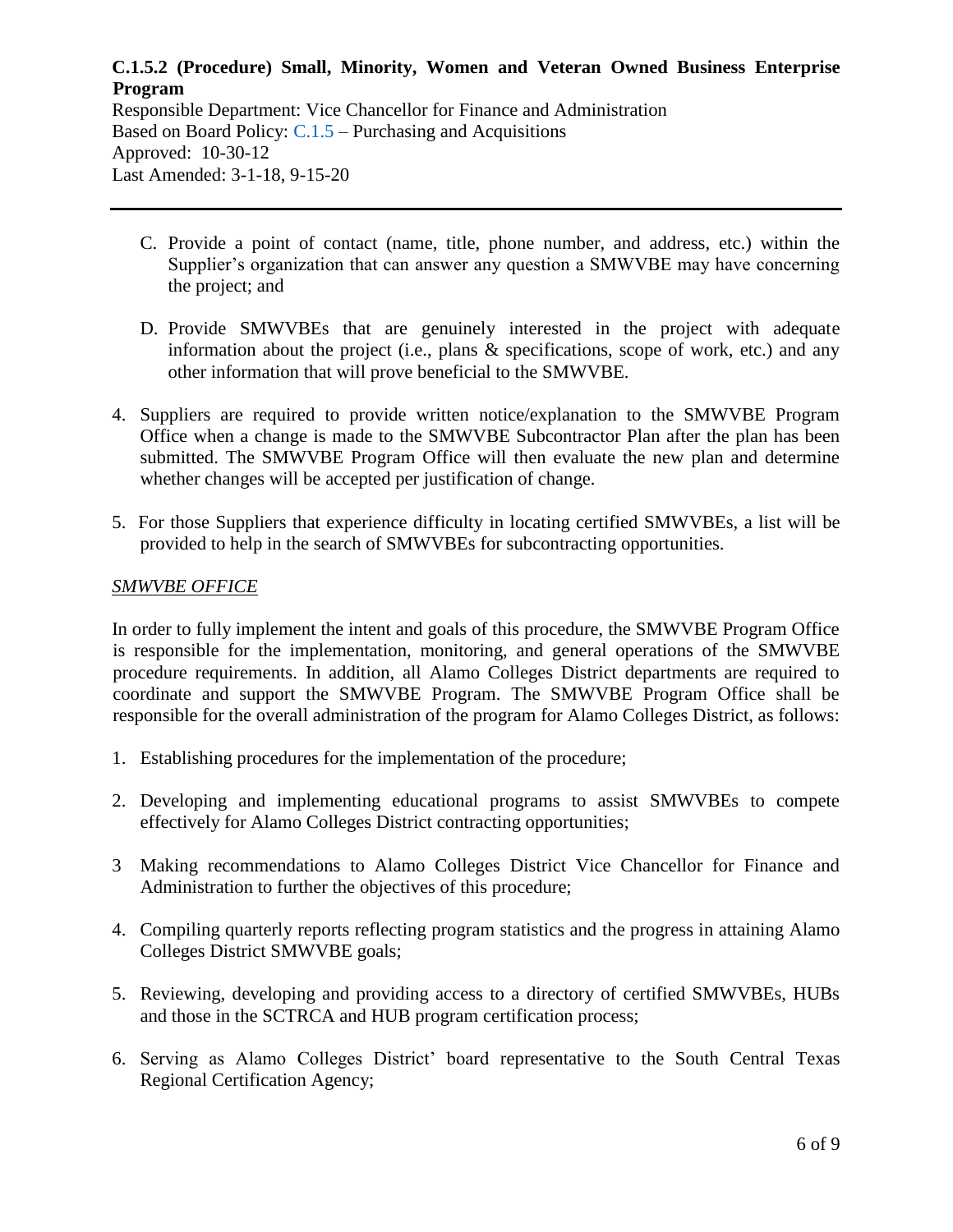Responsible Department: Vice Chancellor for Finance and Administration Based on Board Policy: [C.1.5](https://www.alamo.edu/siteassets/district/about-us/leadership/board-of-trustees/policies-pdfs/section-c/c.1.5-policy.pdf) – Purchasing and Acquisitions Approved: 10-30-12 Last Amended: 3-1-18, 9-15-20

- 7. Assisting departments with identifying SMWVBE's for use in the procurement process;
- 8. Establishing efforts to build and maintain partnerships with other public, non-profit agencies and private enterprise organizations for the purpose outlined in this procedure;
- 9. Performing other duties assigned by the Alamo Colleges District to comply with the intent of this procedure;
- 10. Providing assistance to departments with SMWVBE searches for quotes, qualifications and solicitation requirements for the purchasing procedures;
- 11. Assisting Suppliers with understanding "how to do business with Alamo Colleges District" and the supplier registration process;
- 12. Updating, maintaining, and managing SMWVBE and Supplier databases for Alamo Colleges District Purchasing and Contract Administration Department; and
- 13. Coordinating meetings with Suppliers throughout San Antonio and the State of Texas regarding the business processes and procedures of Alamo Colleges District.
- 14. Analyzing potential contracts of \$100,000 or more. Alamo Colleges District SMWVBE Program when considering entering into a contract with an expected value of \$100,000 or more over the life of the contract (including any renewals) shall, before the agency solicits bids, proposals, offers, or other applicable contract. If so, the SMWVBE Program in accordance with Purchasing and Contract Administration will include a SMWVBE Subcontracting Plan apart of the proposal.

# **SMWVBE PROGRAM ASPIRATIONAL GOAL**

The Vice Chancellor for Finance and Administration will establish the Alamo Colleges Aspirational Goal for the SMWVBE Program based on an analysis of projected annual purchases and a survey of available SMWVBEs registered with the Alamo Colleges and/or the South Central Texas Certification Agency. The primary means for achieving the Aspirational Goal will be through race- and gender-neutral principles.

The goal of the SMWVBE Program are based on providing opportunities for SMWVBE to learn new skills, technology and access adequate resources, to enable them to grow and compete effectively as Alamo Colleges District Suppliers.

Through marketing and outreach efforts, Alamo Colleges District will attempt to encourage all segments of the business community to compete and participate in procurement activities.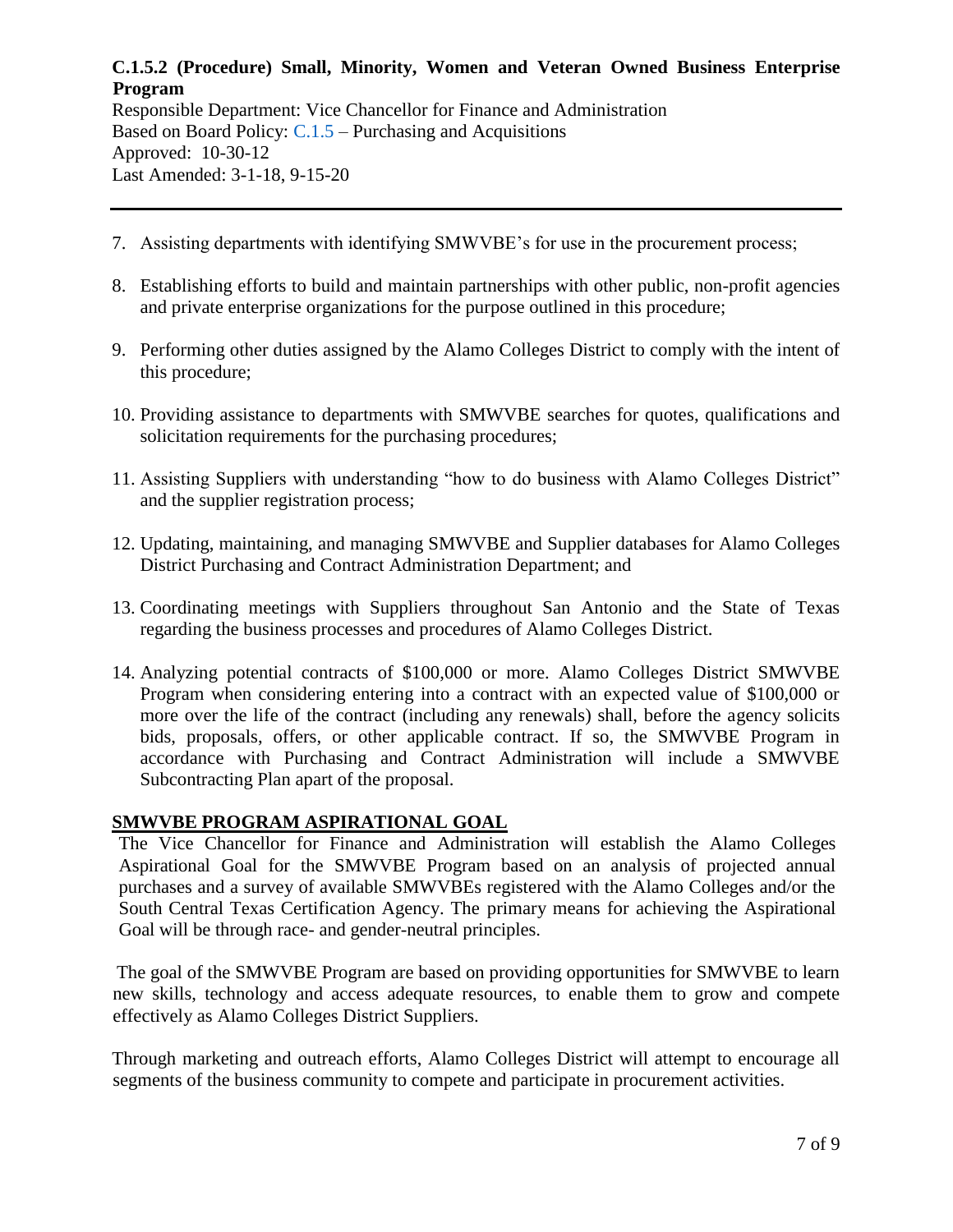Responsible Department: Vice Chancellor for Finance and Administration Based on Board Policy: [C.1.5](https://www.alamo.edu/siteassets/district/about-us/leadership/board-of-trustees/policies-pdfs/section-c/c.1.5-policy.pdf) – Purchasing and Acquisitions Approved: 10-30-12 Last Amended: 3-1-18, 9-15-20

SMWVBE Aspirational Goal will be decided and set by the Alamo Colleges District Vice Chancellor for Finance and Administration. Aspirational Goal, if established and supported by verifiable criteria, will generally apply to all goods and services.

#### **SMWVBE UTILIZATION REPORTING**

The SMWVBE Program Office will develop and maintain a SMWVBE utilization reporting by compiling and analyzing monthly data sufficient to satisfy reporting requirements. The SMWVBE utilization percentage for Alamo Colleges District will be reported annually to the Board of Trustees.

#### **OUTREACH PROGRAM**

The SMWVBE Program Office will establish an outreach program designed to contact and maintain continuous liaison with the local and regional SMWVBE business community. The major objectives of the outreach program are (1) to become knowledgeable of SMWVBE firms capable of supplying needed materials, supplies, equipment, and services, and (2) to inform the SMWVBE community of business opportunities with Alamo Colleges District and of requisite business processes and procedures.

Outreach to SMWVBE organizations within San Antonio and the State of Texas will include:

- a. Supporting organizations with training on how to do business with Alamo Colleges District and how to obtain supplier certifications and registration for members through events.
- b. Providing current opportunities for organization members learn of opportunities with Alamo Colleges District.
- c. Partnering and promoting organizations' events throughout the fiscal year.
- d. Trade Shows
- e. Establishing Alamo Colleges District' commitment to the SMWVBE community by being available to and supportive of the SMWVBE business community by engaging in events throughout the State of Texas.

#### **IN-REACH PROGRAM**

The SMWVBE Program Office will establish an in-reach program designed to educate and provide expertise to department representatives. All department representatives who are engaged